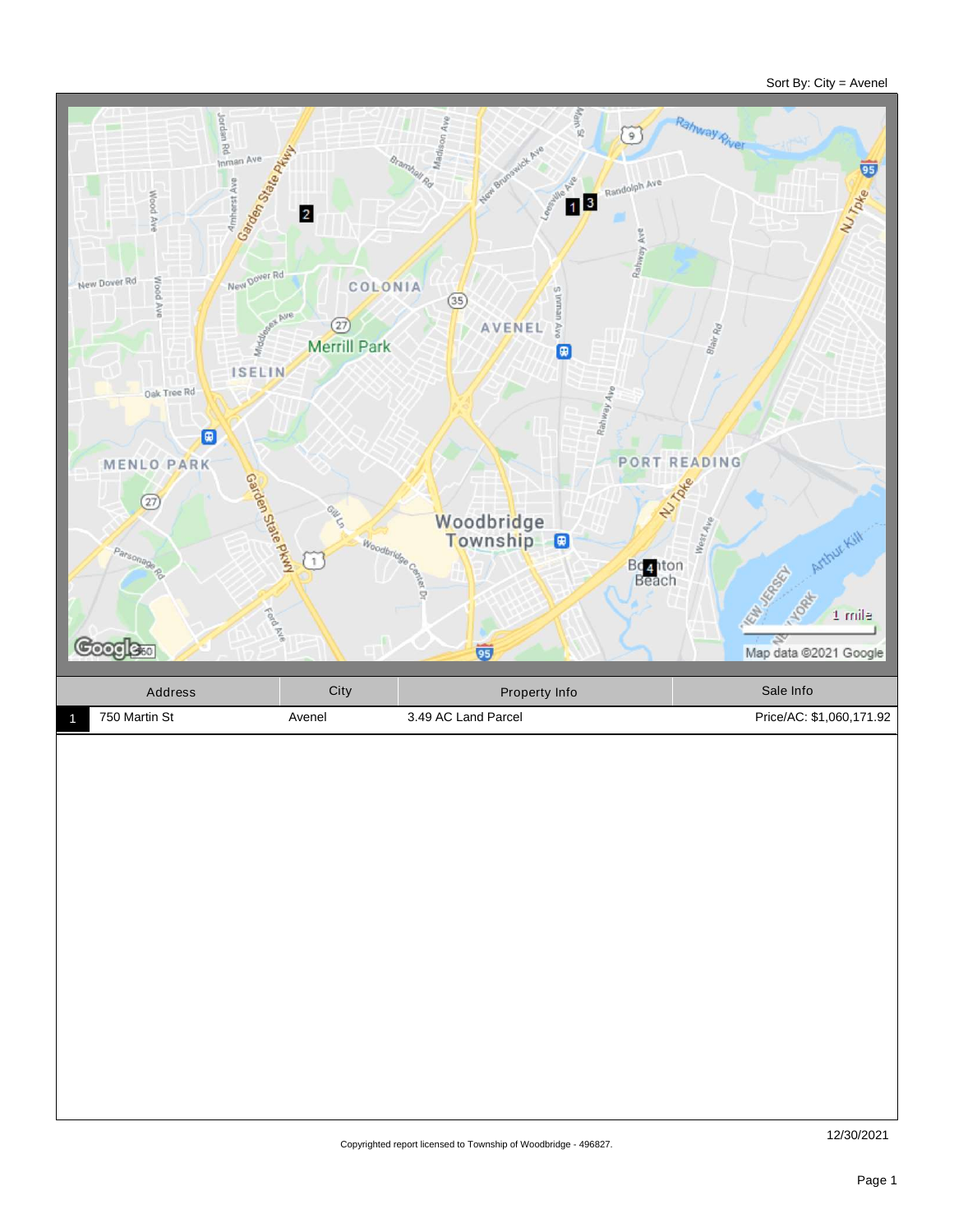Sort By: City = Colonia

| Address   | City    | <b>Property Info</b> | Sale Info              |
|-----------|---------|----------------------|------------------------|
| Stokes Ln | Colonia | 1.25 AC Land Parcel  | Price/AC: \$479,200.00 |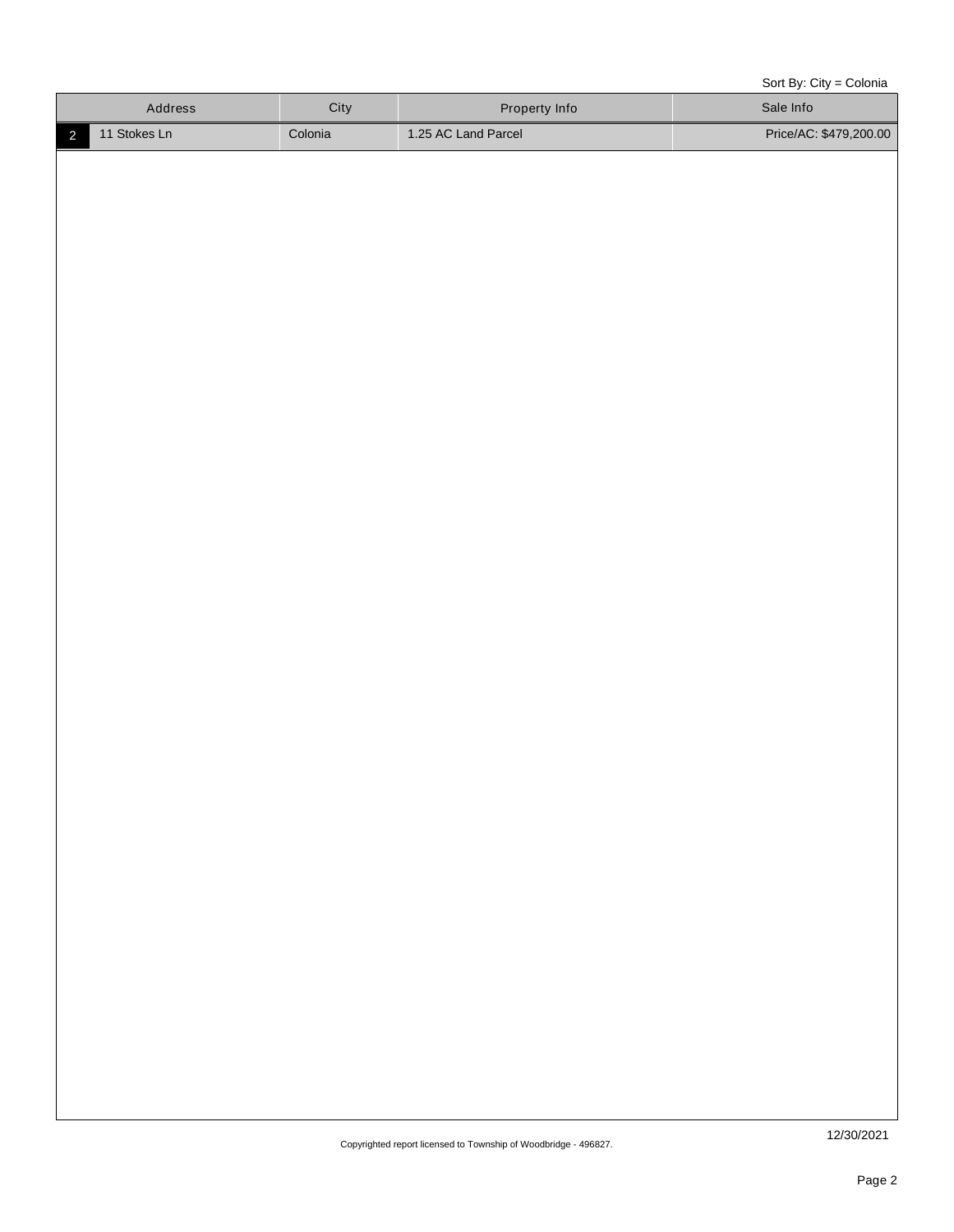Sort By: City = Rahway

| <b>Address</b> | City   | Property Info       | Sale Info                |
|----------------|--------|---------------------|--------------------------|
| 1333 US Hwy 1  | Rahway | 1.10 AC Land Parcel | Price/AC: \$3,811,598.15 |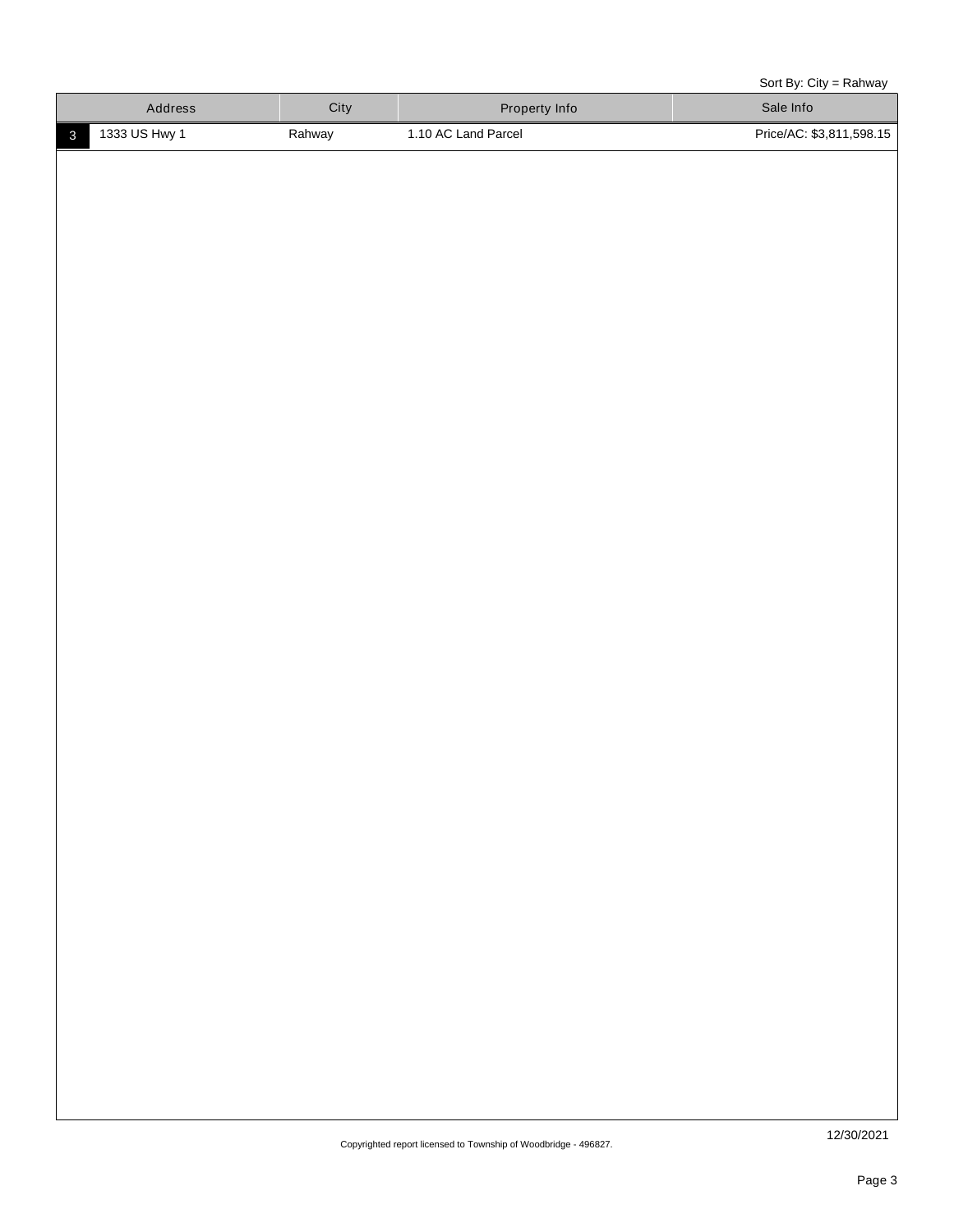|                |                        |         |                                                                | Sort By: City = Sewaren |
|----------------|------------------------|---------|----------------------------------------------------------------|-------------------------|
|                | Address                | City    | Property Info                                                  | Sale Info               |
| $\overline{4}$ | 179-181 Woodbridge Ave | Sewaren | 0.21 AC Land Parcel                                            | Price/AC: -             |
|                |                        |         |                                                                |                         |
|                |                        |         |                                                                |                         |
|                |                        |         |                                                                |                         |
|                |                        |         |                                                                |                         |
|                |                        |         |                                                                |                         |
|                |                        |         |                                                                |                         |
|                |                        |         |                                                                |                         |
|                |                        |         |                                                                |                         |
|                |                        |         |                                                                |                         |
|                |                        |         |                                                                |                         |
|                |                        |         |                                                                |                         |
|                |                        |         |                                                                |                         |
|                |                        |         |                                                                |                         |
|                |                        |         |                                                                |                         |
|                |                        |         |                                                                |                         |
|                |                        |         |                                                                |                         |
|                |                        |         |                                                                |                         |
|                |                        |         |                                                                |                         |
|                |                        |         |                                                                |                         |
|                |                        |         |                                                                |                         |
|                |                        |         |                                                                |                         |
|                |                        |         |                                                                |                         |
|                |                        |         |                                                                |                         |
|                |                        |         |                                                                |                         |
|                |                        |         |                                                                |                         |
|                |                        |         |                                                                |                         |
|                |                        |         |                                                                |                         |
|                |                        |         |                                                                |                         |
|                |                        |         |                                                                |                         |
|                |                        |         |                                                                |                         |
|                |                        |         |                                                                |                         |
|                |                        |         |                                                                |                         |
|                |                        |         |                                                                |                         |
|                |                        |         |                                                                |                         |
|                |                        |         |                                                                |                         |
|                |                        |         |                                                                |                         |
|                |                        |         |                                                                |                         |
|                |                        |         |                                                                |                         |
|                |                        |         |                                                                |                         |
|                |                        |         |                                                                |                         |
|                |                        |         |                                                                |                         |
|                |                        |         | Convrighted report licensed to Township of Woodbridge - 496827 | 12/30/2021              |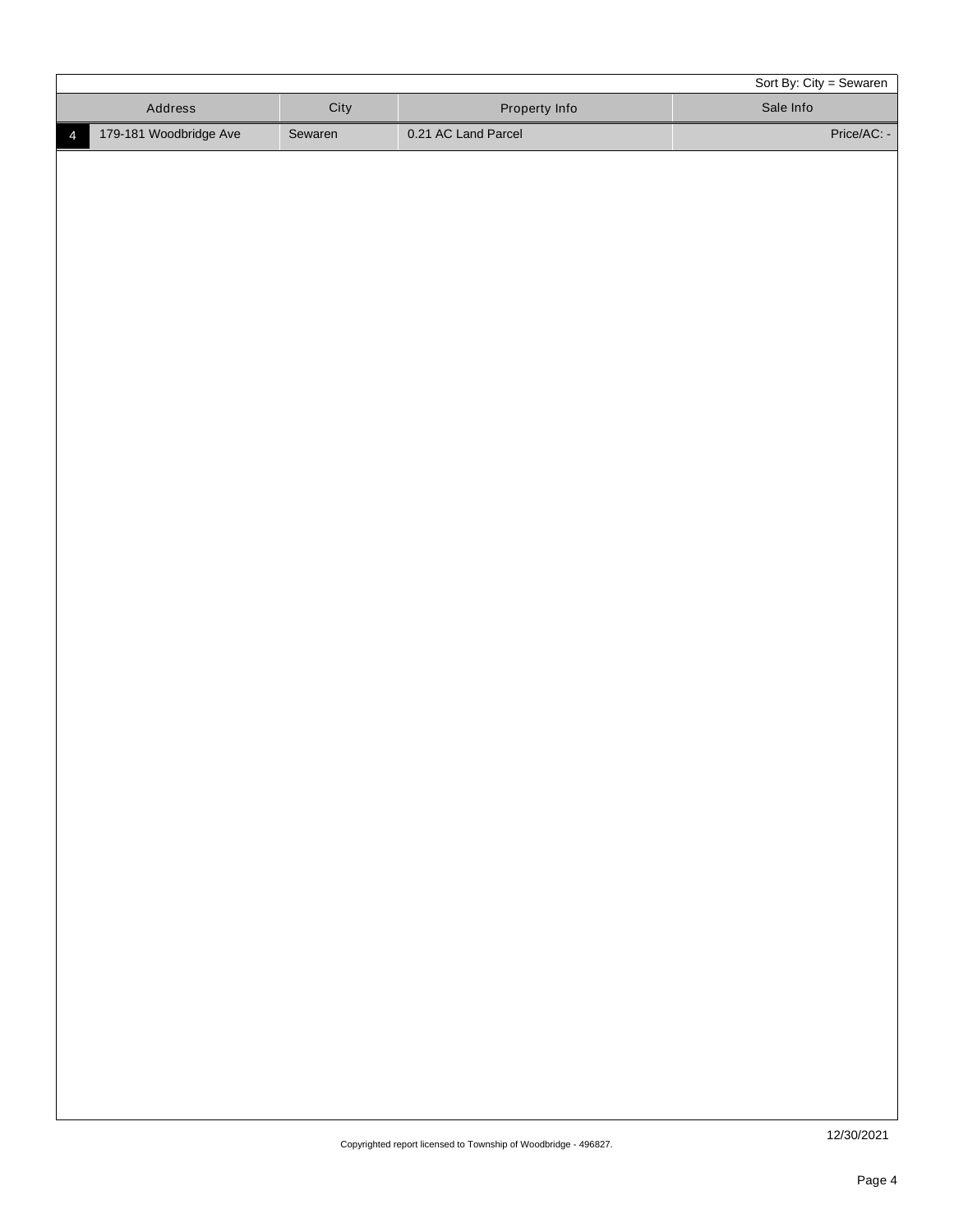## 1 750 Martin St Avenel, NJ 07001 - North Edison/Woodbridge Submarket Land of 3.49 AC is for sale at \$3,700,000 (\$1,060,171.92/AC) Investment Information Sale Price: \$3,700,000 Price/AC: \$1,060,171.92 Sale Status: Active Sale Conditions: -Days On Market: 177 Land Information Mains Proposed Use: - Zoning: - Density: -Parcel Size: 3.49 AC Lot Dimensions: - Martin St Number Of Lots: - On-Site Improv: - Improvements: - **Madden Field** Cesville Ave Parcel Number: 25-00896-0000-00088 Elston Dudley Ct Dudley Ct Scarpelli Way **e** 250 yds cs **Google** Map data @2021

Copyrighted report licensed to Township of Woodbridge - 496827.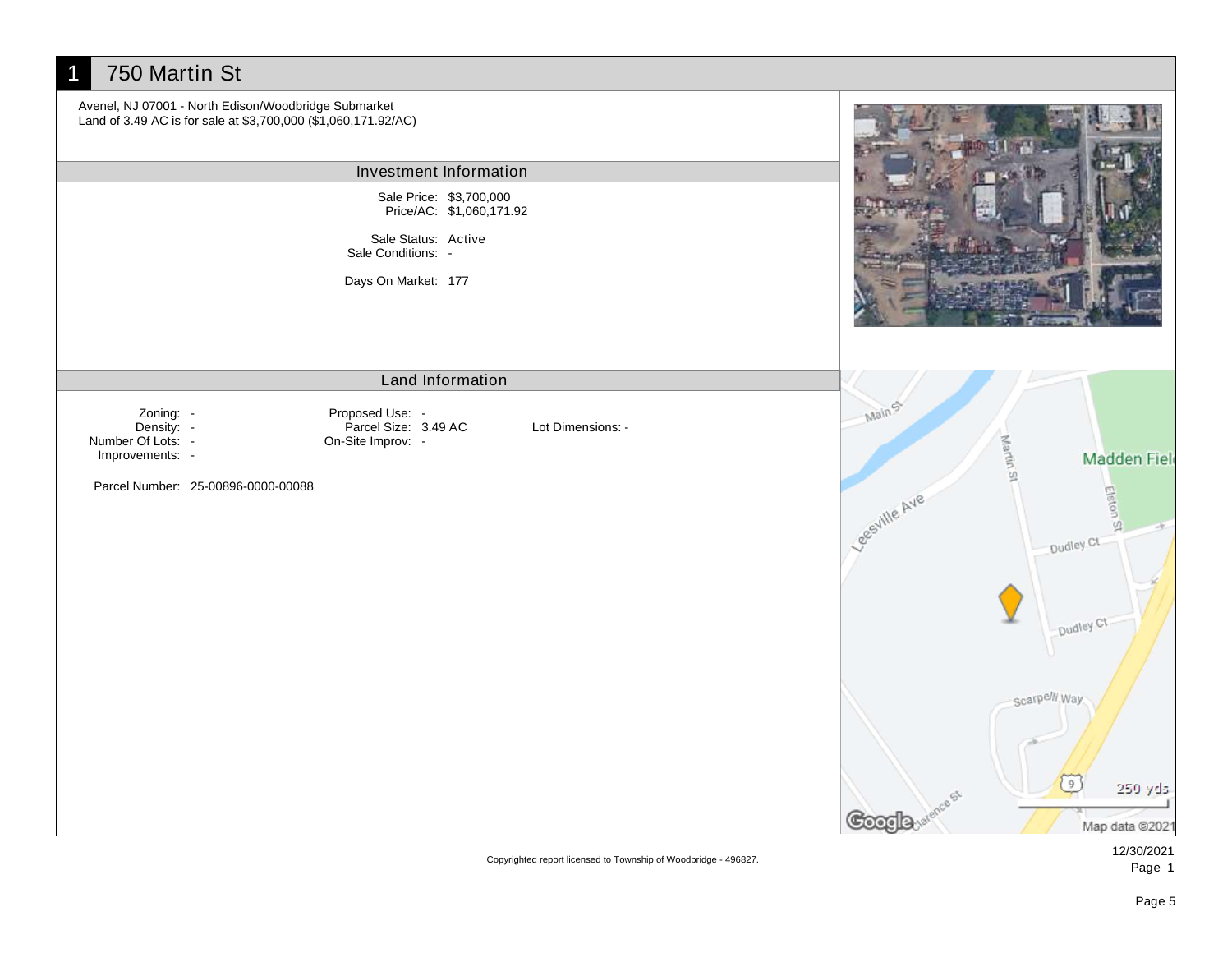

Copyrighted report licensed to Township of Woodbridge - 496827.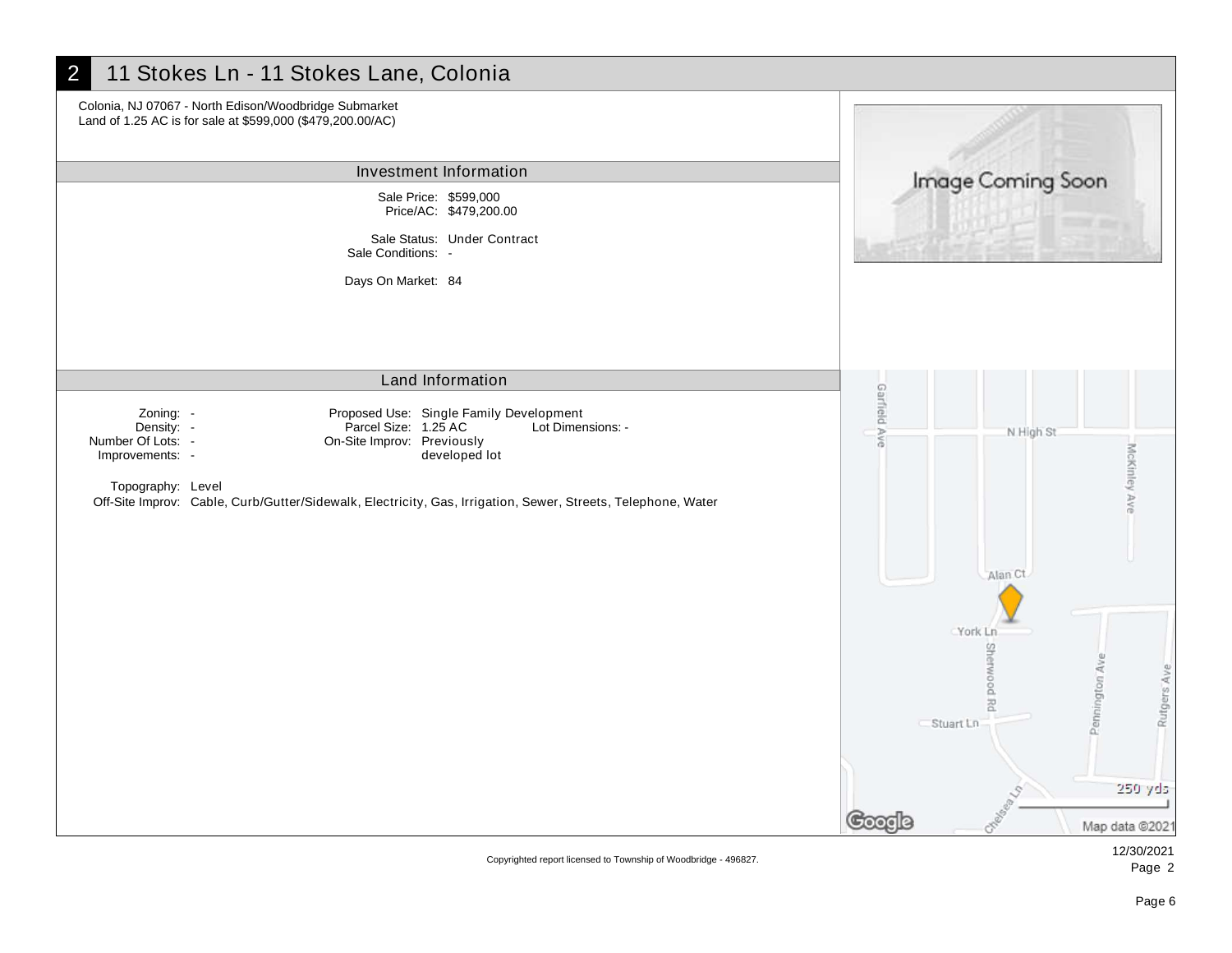## 3 1333 US Hwy 1 Rahway, NJ 07065 - North Edison/Woodbridge Submarket Land of 1.10 AC is for sale at \$4,200,000 (\$3,811,598.15/AC) Investment Information Sale Price: \$4,200,000 Price/AC: \$3,811,598.15 Sale Status: Active Sale Conditions: - Days On Market: 339 Investment Notes Lees ville Ave Capobianco Plaza Fabulous opportunity to build to suit. Approximately 1 acre of prime real estate in Avenells redevelopment zone. This property is zoned R1R.The purpose is to encourage development and re-development of the route one in a cohesive well planned Manner. Please see attachments for permitted to use. Martin Land Information **Madden Field** Zoning: M-1/SR Proposed Use: Commercial, Retail, Office, Bar, Drug Store ...  $\mathcal{Q}$ Randolph Av Density: -Parcel Size: 1.10 AC Lot Dimensions: - Elston Number Of Lots: - On-Site Improv: Raw land Improvements: - Dudley Ct Parcel Number: 25-00898-01-00045 US HWY 1 Topography: Level Street Frontage: 291 feet on U.S. 1 Traffic Count: 0 cars per day on U.S. 1 Dudley Ct scarpelli.Way 250 yds Map data @2021

Copyrighted report licensed to Township of Woodbridge - 496827.